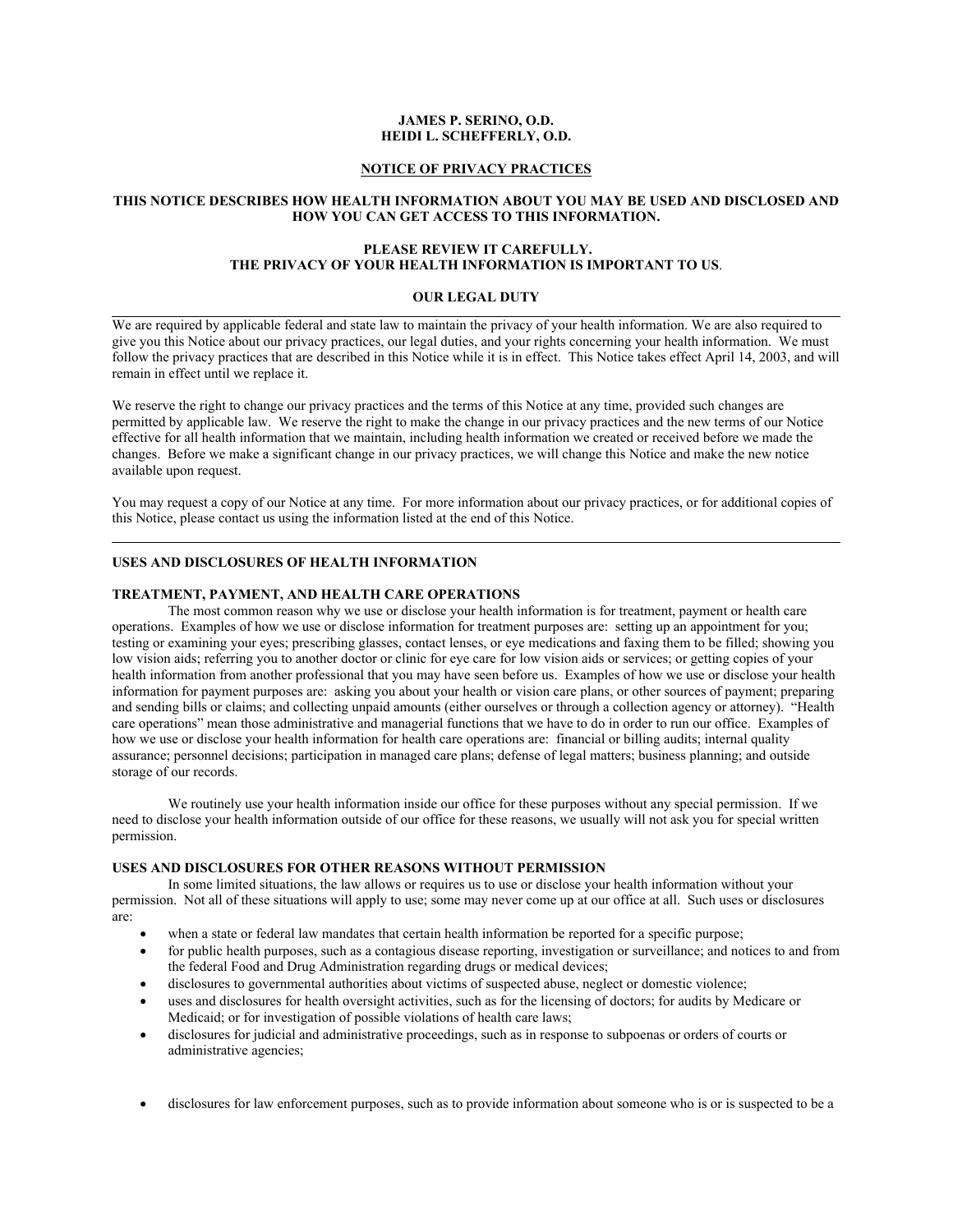victim of a crime; to provide information about a crime at our office; or to report a crime that happened somewhere else;

- disclosure to a medical examiner to identify a dead person or to determine the cause of death; or to funeral directors to aid in burials; or to organizations that handle organ or tissue donations;
- uses or disclosures for health related research;
- uses and disclosures to prevent a serious threat to health or safety;
- uses or disclosures for specialized government functions, such as for the protection of the president or high ranking government officials; for lawful national intelligence activities; for military purposes; or for the evaluation and health of members of the foreign service;
- disclosure of de-identified information;
- disclosures relating to worker's compensation programs;
- disclosures of a "limited data set" for research, public health, or health care operations;
- incidental disclosures that are an unavoidable byproduct of permitted uses or disclosures;
- disclosures to "business associates" who perform health care operations for us and who commit to respect the privacy of your health information.

Unless you object, we will also share relevant information about your care with your family or friends who are helping you with your eye care.

## **APPOINTMENT REMINDERS**

We may call or write to remind you of scheduled appointments, or that it is time to make a routine appointment. We may also call or write to notify you of other treatments or services available at our office that might help you. Unless you tell us otherwise, we may mail you an appointment reminder on a post card, and/or leave you a reminder message on your home answering machine or with someone who answers your phone if you are not home.

## **OTHER USES AND DISCLOSURES**

We will not make any other uses or disclosures of your health information unless you sign a written "authorization form". The content of an "authorization form" is determined by federal law. Sometimes, we may initiate the authorization process if the use or disclosure is our idea. Sometimes, you may initiate the process if it's your idea for us to send your information to someone else. Typically, in this situation you will give us a properly completed authorization form, or you can use one of ours.

We will not use, disclose or sell your protected health information for marketing purposes without your authorization.

If we initiate the process and ask you to sign an authorization form, you do not have to sign it. If you do not sign the authorization, we cannot make the use or disclosure. If you do sign one, you may revoke it at any time unless we have already acted in reliance upon it. Revocations must be in writing. Send them to the office contact person name at the end of this Notice.

## **YOUR RIGHTS REGARDING YOUR HEALTH INFORMATION**

The law gives you many rights regarding your health information. You can:

- ask us to restrict our uses and disclosures for purposes of treatment (except emergency treatment), payment or health care operations. You may also request that any part of your protected health information not be disclosed to family members or friends who may be involved in your care or for notification purposes as described in this Notice of Privacy Practices. Your request must state the specific restriction requested and to whom you want the restriction to apply. Your physician is not required to agree to your requested restriction except if you request that the physician not disclose protected health information to your health plan with respect to healthcare for which you have paid in full out of pocket. To ask for a restriction, send a written request to the office contact person at the address or fax shown at the end of this Notice.
- ask us to communicate with you in a confidential way, such as by phoning you at work rather than at home or by mailing health information to a different address. We will accommodate these requests if they are reasonable, and if you pay us for any extra cost. If you want to ask for confidential communications, send a written request to the office contact person at the address or fax shown at the end of this Notice.
- ask to see or to get photocopies of your health information. You may also request an electronic copy of your electronic health record. By law, there are a few limited situations in which we can refuse to permit access or copying. For the